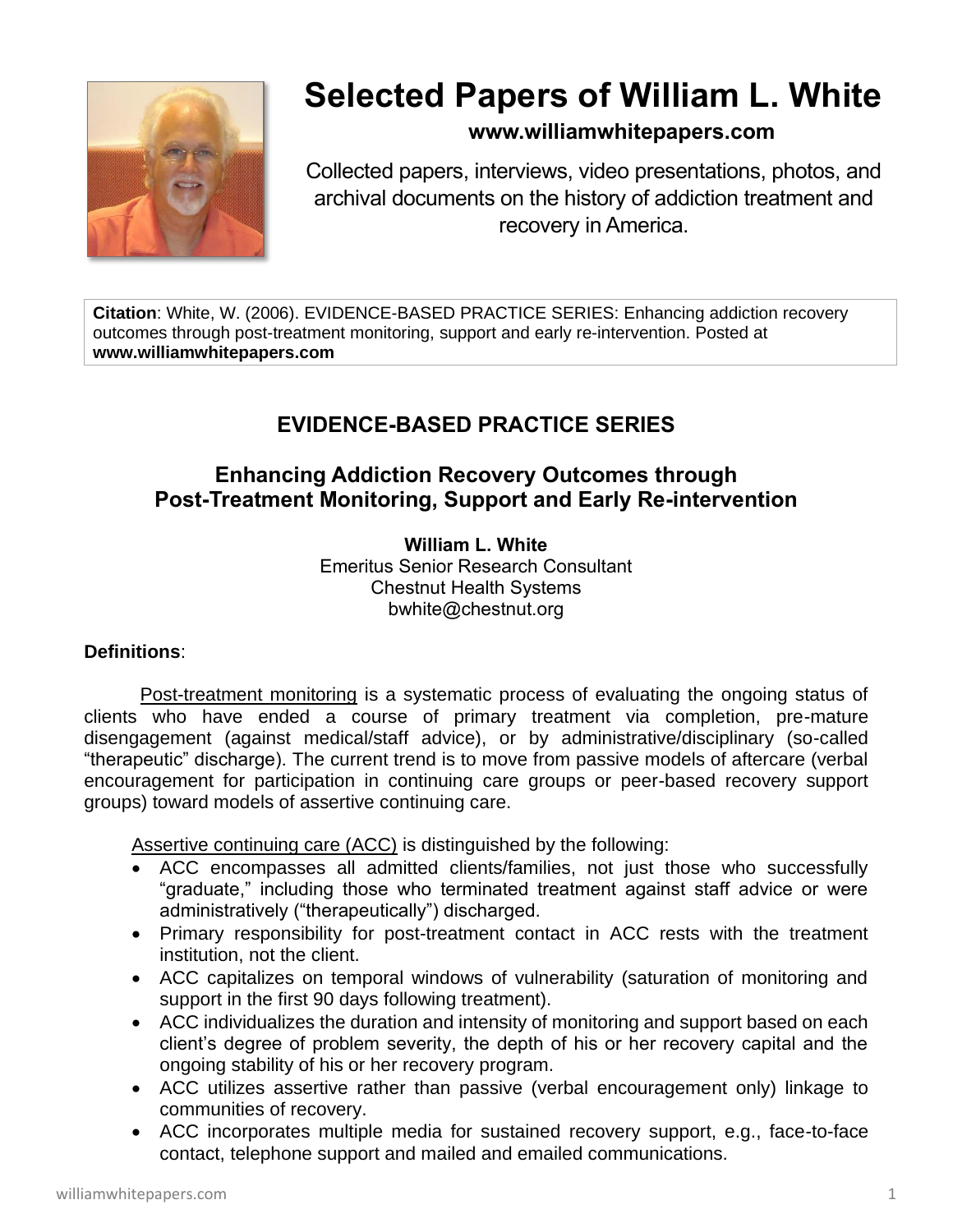- ACC may be delivered either by counselors, recovery coaches or volunteer recovery support specialists
- ACC emphasizes continuity of contact in a primary recovery support relationship over time. (excerpted from White & Kurtz, in press) (Based on conversations with Dr. Mark Godley).

This more sustained and assertive style of monitoring following completion of inpatient or outpatient treatment marks a transition between *aftercare* (*follow-up*) to *continuing care* (White and Godley, 2003) and has been referred to as *extended case monitoring* (Stout, Rubin, Zwick, Zywiak & Bellino, 1999), *assertive continuing care* (Godley, Godley, Dennis, Funk & Passetti, 2002), *recovery coaching* (White, 2004a), *post-treatment recovery support services* (White, 2004b), *recovery management checkups* (Dennis, Scott, & Funk, 2003), and *focused continuing care* (Betty Ford Center).

Post-treatment support entails several critical components: 1) stage appropriate recovery education and coaching (feedback and advice), 2) assertive linkage to communities of recovery, 3) problem-solving consultation related to personal and environmental obstacles to recovery (including linkage to broader rehabilitation resources in the community), and 4) on-going assistance in building "recovery capital" (Granfield and Cloud, 1999) via reconstruction of personal identity and a sobriety-based social network.

Post-treatment early re-intervention is the process through which an individual experiencing vulnerability for or experience of a lapse or relapse is provided an intensification of monitoring and support, reconnection to indigenous communities of recovery or professional treatment toward the goal of recovery re-stabilization and facilitation of the transition into stable recovery maintenance.

**History of the Practice**: Addiction has been characterized as a chronic disease for well over two centuries, but it has been most often treated in acute episodes of care resembling treatment for a broken arm or a bacterial infection. This acute care model is characterized by: 1) serial episodes of self-contained, unlinked interventions (brief detoxification and psychosocial stabilization), 2) the expectation that complete and sustained recovery will follow a single episode of care, and 3) minimal resources devoted to post-treatment continuing care. An expert diagnoses and treats the problem. The service relationship ends via "graduation" and "discharge" with a few "aftercare visits," after which the patient is expected to live a sober life without further need of professional assistance.

Efforts to extend care through sustained monitoring and support date to the nineteenth century expectation of sustained correspondence between inebriate asylums and their discharged patients, the establishment of outpatient clinics to provide follow-up for discharged asylum patients, the use of workers who visited discharged patients in their homes, the linkage of discharged patients to recovery mutual aid societies and the establishment of structured aftercare groups (White, 1998). Short-lived efforts to extend treatment support have inevitably dissipated into ever-briefer models of acute intervention.

williamwhitepapers.com 2 Modern efforts to extend the effects of treatment have focused on strategies to increase adherence to expectations for client participation in aftercare groups—in short, to increase the act of clients returning to the treatment facility for booster doses of professional support. Strategies that were rigorously tested and proved to increase such participation include behavioral contracting (Ossip, Van-Landingham, Prue & Rychtarik, 1984), using prompts (mailed appointment reminders and telephone reminders) (Gilbert, 1988), combining prompts and feedback (Lash & Blosser, 1999), conducting a brief aftercare orientation meeting (Lash & Dillard, 1996), and having the client participate in aftercare groups while in inpatient treatment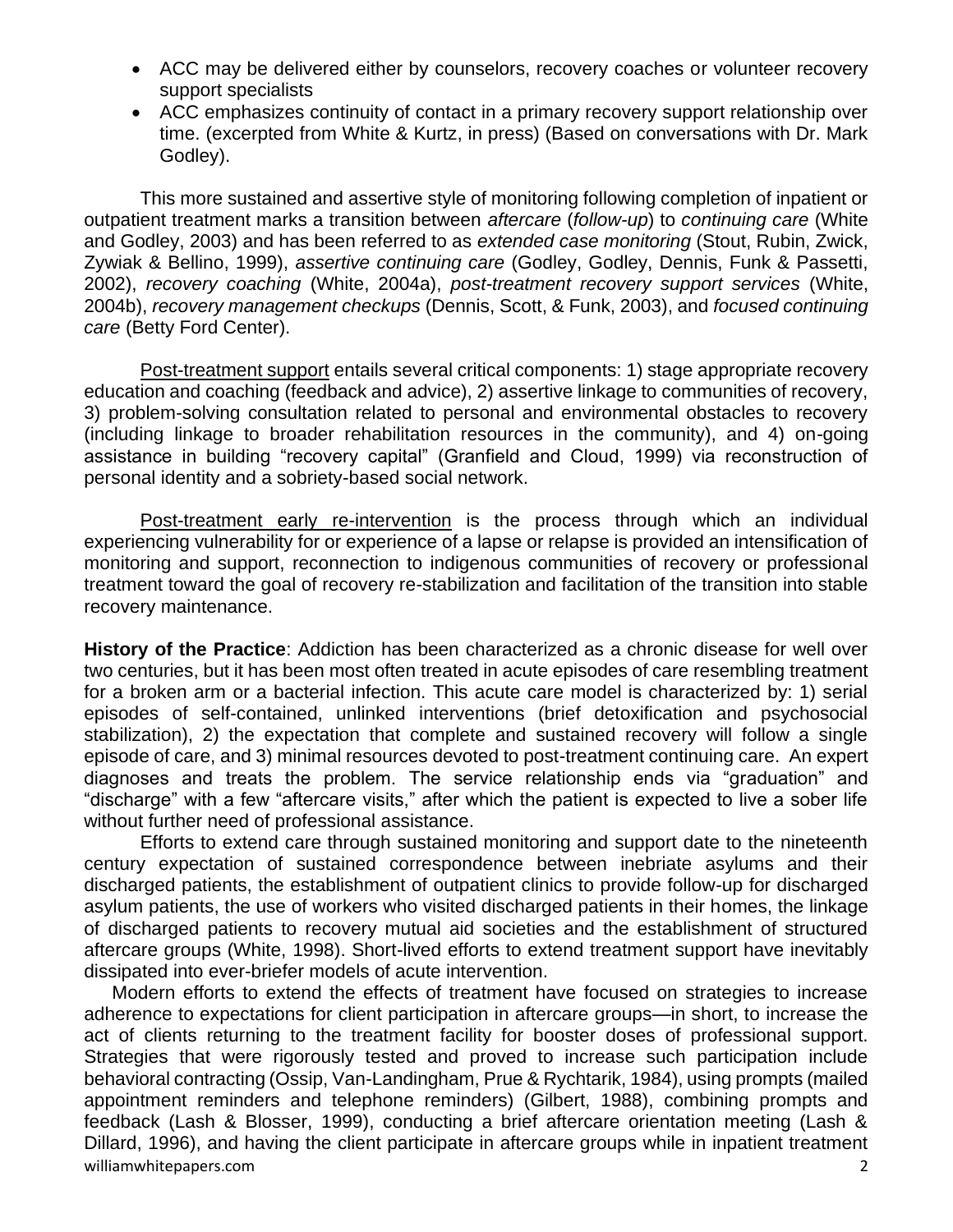(Vernis & Taylor, 1994). Home-based aftercare visits were also found to be effective in enhancing recovery outcomes (Gilbert, 1988). Studies of continuing care interventions using behavioral (contingency) contracting, family involvement, case management, couples relapse prevention groups, and the community reinforcement approach also showed promise (Donovan, 1998; Godley, et al., 2002). In spite of their apparent effectiveness, these strategies never became part of mainstream clinical practice in addiction treatment. Most of these proposed enhancements constitute an effort to extend the service dose within the acute care model.

This acute care model of intervention is being challenged by a growing call for models of sustained recovery management. This latter approach emphasizes the similarities between addiction and other chronic health problems, calls for a shift in emphasis from recovery initiation to recovery maintenance, and wraps traditional treatment in a more extended continuum of recovery management support services and monitoring across episodes of care ((McLellan, Lewis, O'Brien, and Kleber, 2000; White, Boyle, Loveland, 2003).

The development and evaluation of protocol for post-treatment monitoring, support and early re-intervention is part of this broader shift toward sustained recovery management. This shift is being pushed by both recovery advocates seeking to reconnect addiction treatment to the larger and more prolonged process of addiction recovery and by a growing body of scientific studies pointing out the limitations of the acute care model. Those limitations include (See White 2004c for data references):

- Limited attraction Less than 10% of those meeting DSM-IV criteria for a substance use disorder seek treatment each year and those who do often confront and then drop out of waiting list.
- High attrition More than half of clients admitted to addiction treatment do not successfully complete treatment.
- Inadequate treatment dose Many clients received less than the optimum dose of treatment recommended by the National Institute on Drug Abuse.
- Weak linkage to peer-based recovery support groups (Inadequate initial linkage and high early dropout rates are the norm. (Emrick, Tonigan, Montgomery & Little, 1993)
- Absence of continuing care Only 1 in 5 clients actually receive any significant continuing care contact.
- High rates of post-treatment relapse The majority of people discharged from addiction treatment resume AOD use in the year following treatment, 80% of whom resume use within 90 days of discharge.
- High rates of treatment readmission 60% of those admitted to addiction treatment already have one or more prior treatment admissions and 24% have three or more prior admissions.
- Repeated treatments preceding stable remission Most treated individuals who achieve a year of stable recovery do so after multiple episodes of treatment over a span of years. (Dennis, Scott, Funk & Foss, 2005).
- Instability of early recovery The point at which risk of future lifetime relapse drops below 15% is not reached until 4-5 years of sustained remission and longer for those addicted to opiates)
- High post-treatment mortality Long-term follow-up studies of discharged clients reveal high mortality rates related to accidental poisoning/overdose, liver disease, cancer, cardiovascular disease, AIDS, suicide and homicide.

These stark findings do not mean that addiction treatment has no value. Treatmentrelated remissions (persons no longer meeting DSM-IV criteria for a substance use disorder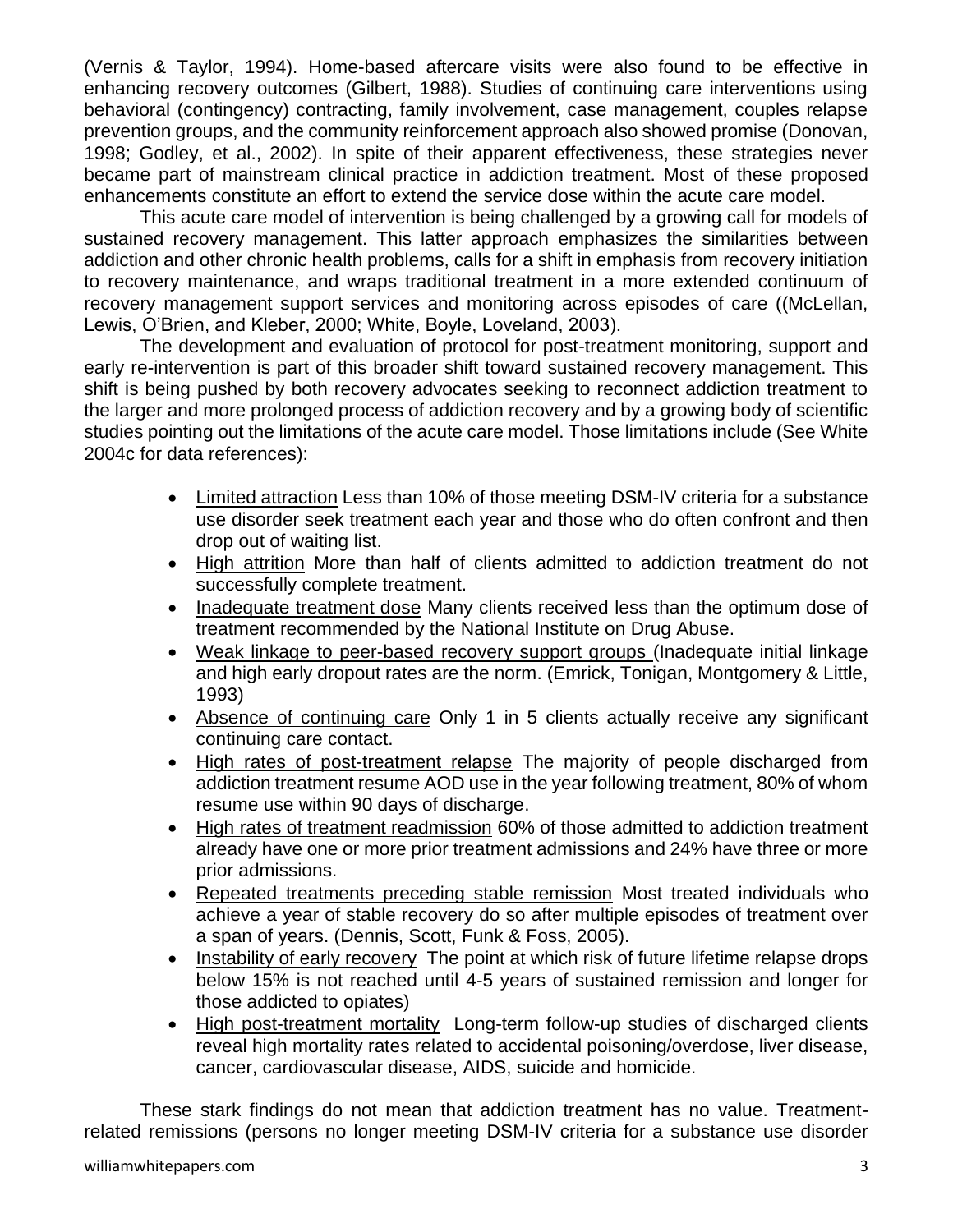following treatment) average about one-third, substance use decreases by an average of 87% following treatment, and substance-related problems decrease by an average of 60% following treatment (Miller, Walters, & Bennett, 2001). Recent studies confirm that addiction treatment outcomes are comparable to treatment outcomes for other chronic health conditions (e.g., type I diabetes, hypertension and asthma) (McLellan, Lewis, O'Brien, & Kleber, 2000). What the literature (See later discussion) and cumulative clinical experience are demonstrating is that addiction careers can be shortened and the stability and quality of recovery enhanced by providing post-treatment monitoring, support, and early re-intervention within a framework of sustained recovery management—an approach comparable to approaches for managing other complex, chronic health problems.

#### **Practitioner Credentials**:

At the present time, post-treatment monitoring, support and early re-intervention are being conducted both by persons credentialed by education and training and by persons credentialed by experience via their own addiction and recovery careers. Service models employing the latter are often referred to as peer-based recovery support services (P-BRSS). These models deliver P-BRSS within roles bearing such titles as recovery coach, recovery support specialist, personal recovery assistant, and recovery mentor/guide. Such roles are particularly evident within two new federal initiatives—the Center for Substance Abuse Treatment's Recovery Community Support Program and the White House-initiated Access to Recovery program. There is also a trend toward the integration of recovery coaches into community-based treatment programs (see [www.dawnfarm.org/articles/recoverycoach.pdf\)](http://www.dawnfarm.org/articles/recoverycoach.pdf) and the development of post-treatment recovery coaching as a private business (see <http://www.personalrecoveryassistants.com/> and [http://www.cocaine-addiction.co.uk/recovery\\_coaching.htm\)](http://www.cocaine-addiction.co.uk/recovery_coaching.htm).

Some of the key traits and areas of knowledge and skill that these programs are seeking in the recovery coaches hired to do post-treatment recovery support services include:

- Possesses credibility as a person of integrity, wisdom and compassion within the communities being served
- Knows how to make things happen even when formal resources appear to be lacking
- Exudes hope
- Possesses a deep knowledge of individual/family addiction and recovery processes
- Has a rich knowledge of the local communities and their recovery support resources
- Is knowledgeable about multiple pathways and styles of addiction recovery and their associated support structures (See White & Kurtz, 2005)
- Is capable of initiating and sustaining healthy, respectful (non-exploitive) recovery support relationships
- Is able to work from a position of collaboration and mutual respect with other service professionals
- Has good self-care rituals and the ability to ask for and utilize supervisory guidance.

**Service Procedures and Guidelines**: There are several sources that detail the clinical protocol used to conduct post-treatment monitoring, support and early re-intervention. The best of these resources have manualized their procedures to enhance model fidelity. Procedures involved in providing assertive continuing care to adolescents are outlined in: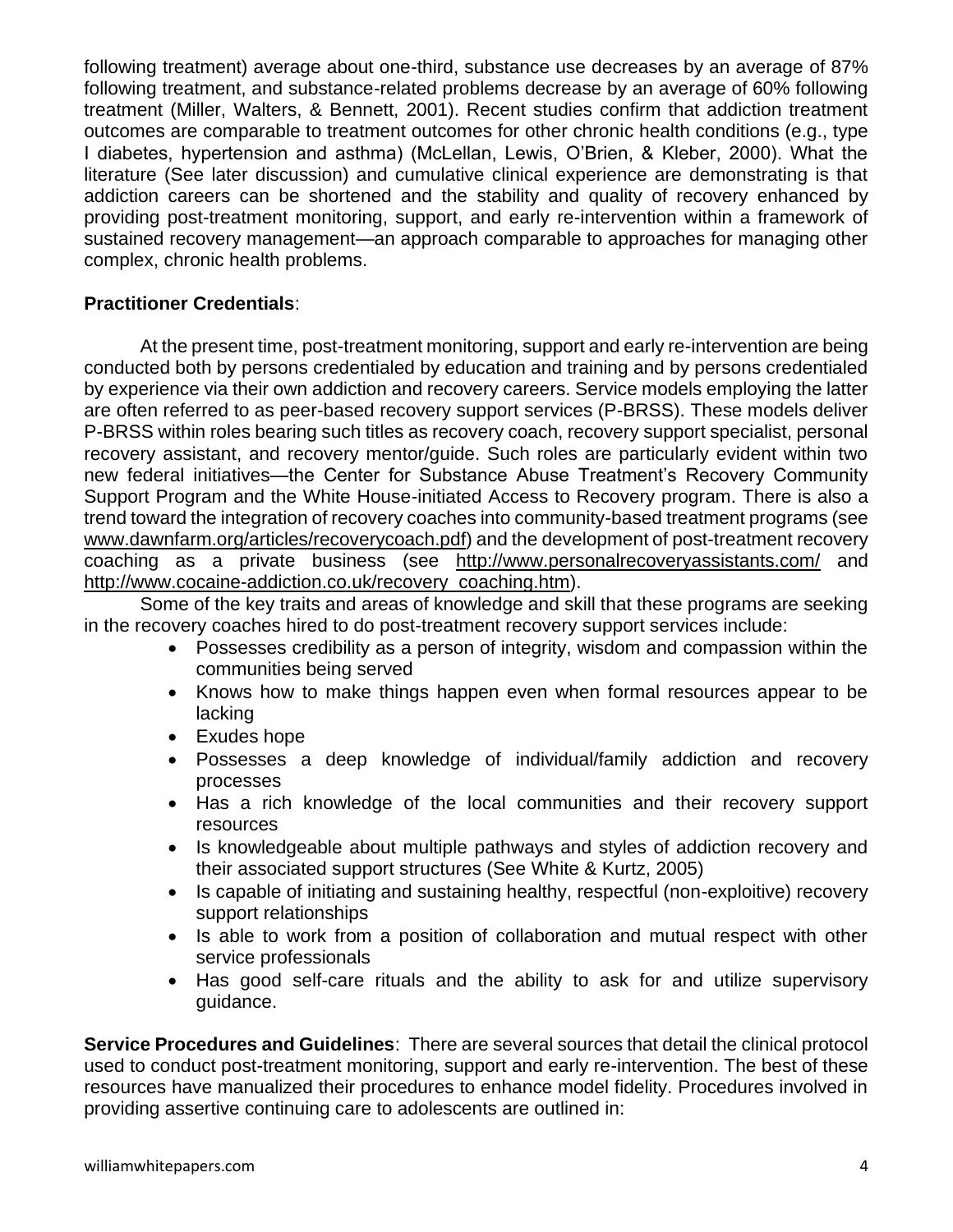Godley, S. H., Godley, M. D., Karvinen, T., & Slown, L. L. (2001). *The Assertive Aftercare Protocol: A Case Manager's Manual for Working with Adolescents after Residential Treatment of Alcohol and other Substance Use Disorders*. Bloomington, IL: Lighthouse Institute.

Procedures for post-treatment monitoring and support are outlined in:

McKay, J. R., Feeley, M., & Annis, H. M. (1993). *Manual for Individualized Relapse Prevention Aftercare*. Philadelphia, PA: University of Pennsylvania.

Loveland, D., and Boyle, M. (2005). *Manual for Recovery Coaching and Personal Recovery Plan Development*. Peoria, IL: Fayette Companies (www.bhrm.org/guidelines/ Recovery%20Coach%20and%20Recovery%20Planning%20Manual.doc).

Procedures used to conduct recovery management checkups are detailed in:

Dennis. M. L., Scott, C. K., & Funk, R. (2003). An experimental evaluation of recovery management checkups (RMC) for people with chronic substance use disorders. *Evaluation and Program Planning, 26*(3), 339-352.

Procedures for conducting telephone-based continuing care are outlined in:

McKay, J. R., Lynch, K. G., Shephard, D. S., & Pettinati, H. M. (2005). The effectiveness of telephone-based continuing care for alcohol and cocaine dependence. *Archives of General Psychiatry, 62*(2), 199-207.

**Implementation Issues, Obstacles and Strategies**: The obstacles to implementing more assertive systems of post-treatment monitoring and support, in particular models of P-BRSS, are substantial. Such obstacles are:

- conceptual (failure to see the need for P-BRSS services; conflicts between the P-BRSS emphasis on the ecology of recovery / recovery community building and traditional biopsychological models of problem intervention),
- emotional (failure of traditionally-trained professionals to accept P-BRSS service specialists as legitimate professional peers),
- technical (lack of empirical models of P-BRSS and P-BRSS implementation protocol),
- organizational (e.g., weak infrastructures reflected in high staff turnover)
- administrative (challenges complying with treatment-oriented licensing and reporting procedures), and
- fiscal (lack of financing models for P-BRSS; financing systems that pay for repeated episodes of expensive acute care but won't pay for sustained low cost monitoring and recovery support services) (White, 2004b).

The good news is that experiments with professional and peer-based recovery support services are underway across the country and are generating a body of knowledge about how to negotiate rule exceptions from funding and regulatory authorities, new support protocol, models for hiring, training and supervising recovery coaches, and other advances that are laying the foundation for a new model of sustained recovery management.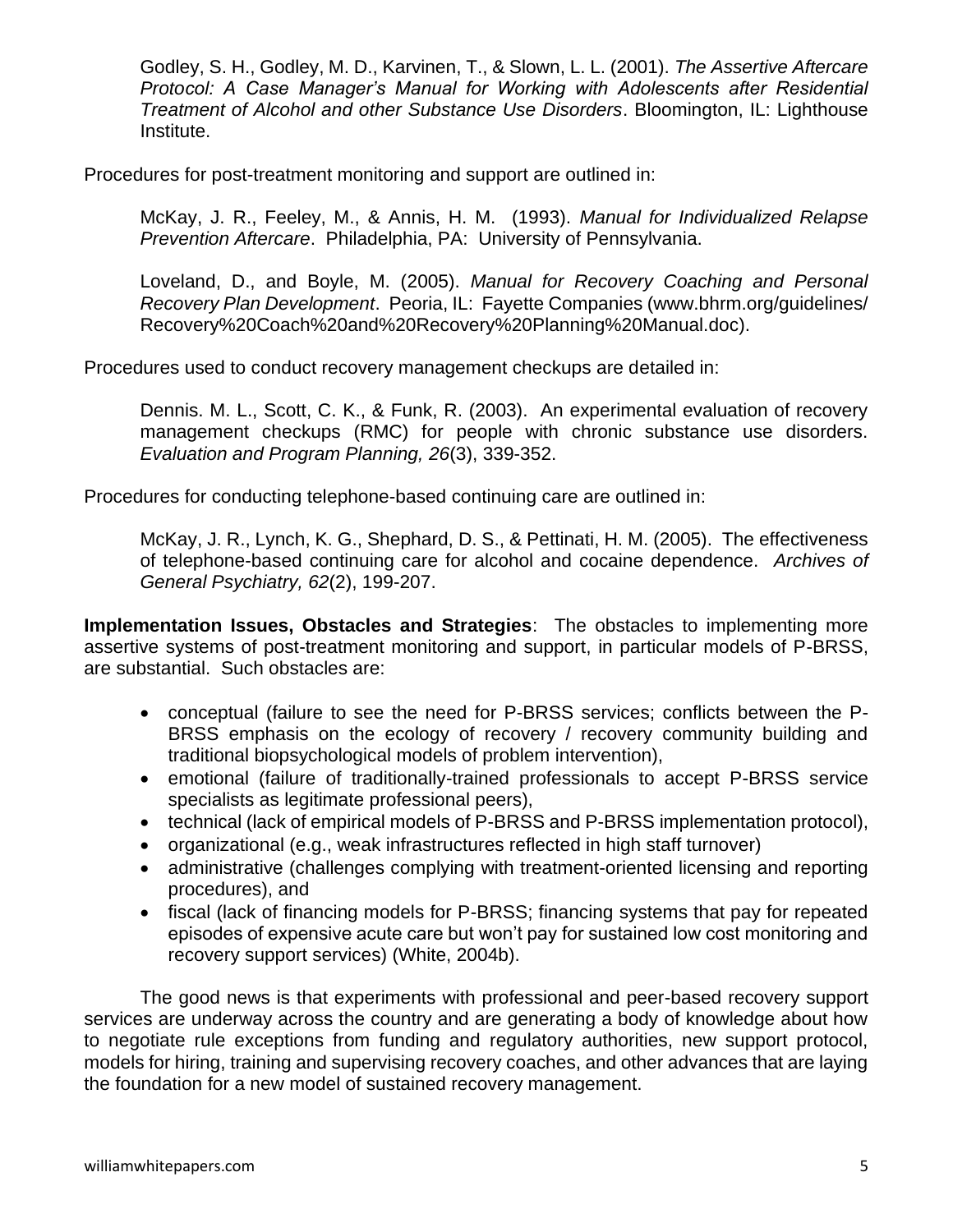#### **Representative Studies of the Intervention**:

Several recent studies have confirmed the value of more assertive and sustained models of post-treatment monitoring and support.

Godley, Godley, Dennis, Funk & Passetti (2002) randomly assigned 114 adolescents discharged from IP Tx randomly assigned to aftercare as usual (aftercare groups) or assertive continuing care (ACC) (home visits, sessions for adolescents, parents and joint sessions, case management). They found that the ACC group had a higher engagement/retention rate (94%), averaged more than twice the continuing care sessions as the control group, exhibited lower relapse rates for alcohol and cannabis, and, for those who did use, more days to first use.

Dennis, Scott and Funk (2003) tested the effects of a quarterly Recovery Management Checkup (RMC) model over a two-year period with a group of clients entering a central intake unit in Chicago. These clients brought many risk factors for post-treatment relapse, e.g., psychiatric co-morbidity (77%), substance use by others in the home (40%), regular substance use by peers (84%), and history of homelessness (54%). A total of 448 clients (59% female; 85% African American; primarily dependent upon cocaine, opiates and alcohol) were randomly assigned to the recovery management checkup (RMC) protocol or a control condition. Those in the RMC group were interviewed quarterly and, when determined to be in need of treatment, were provided a Linkage Manager who conducted a motivational interview and assisted with reentry into treatment. The control group received only quarterly interviews but no active linkage to treatment. The study found that those clients assigned to RMC were more likely than those in the control group to return to treatment, to return to treatment sooner, and to spend more subsequent days in treatment. RMC participants also experienced significantly fewer total quarters in need of treatment and were less likely to need treatment 2 years after intake. This experimental evaluation of RMC offers support for three specific elements of the larger model of recovery management – monitoring, motivational interviewing and linkage assistance.

McKay, Lynch, Shephard, and Pettinati (2005) tested the effectiveness of telephonebased, post-treatment monitoring and found that weekly 15-20 minute calls with a counselor maintained treatment gains in all but about 20% of clients—the latter constituting those with the highest problem severity. Telephone-based monitoring may be a very cost-effective and clinically effective monitoring and support tool for all but the most severe substance use disorders.

#### **Limitations and Contraindications**:

White, Boyle, and Loveland, in their overview of the recovery management model (2003), caution against the misapplication of this model to individuals with lower problem severity and high recovery capital who may not need sustained monitoring and support to achieve stable recovery initiation and maintenance. They are particularly concerned about the potential misapplication of this model to individuals (e.g., many adolescents) who are likely to resolve alcohol and other drug problems through professional maturation or brief professional intervention. The concern is that entrapping such individuals within a chronic care model could inadvertently do harm via stigma and enmeshment in an unnecessary and potentially expensive service career.

RM models may prove to be most beneficial for those individuals who present with the highest problem severity (high severity substance dependence), problem complexity (medical and psychiatric co-morbidity), and lowest recovery capital (internal and external assets for recovery initiation and maintenance).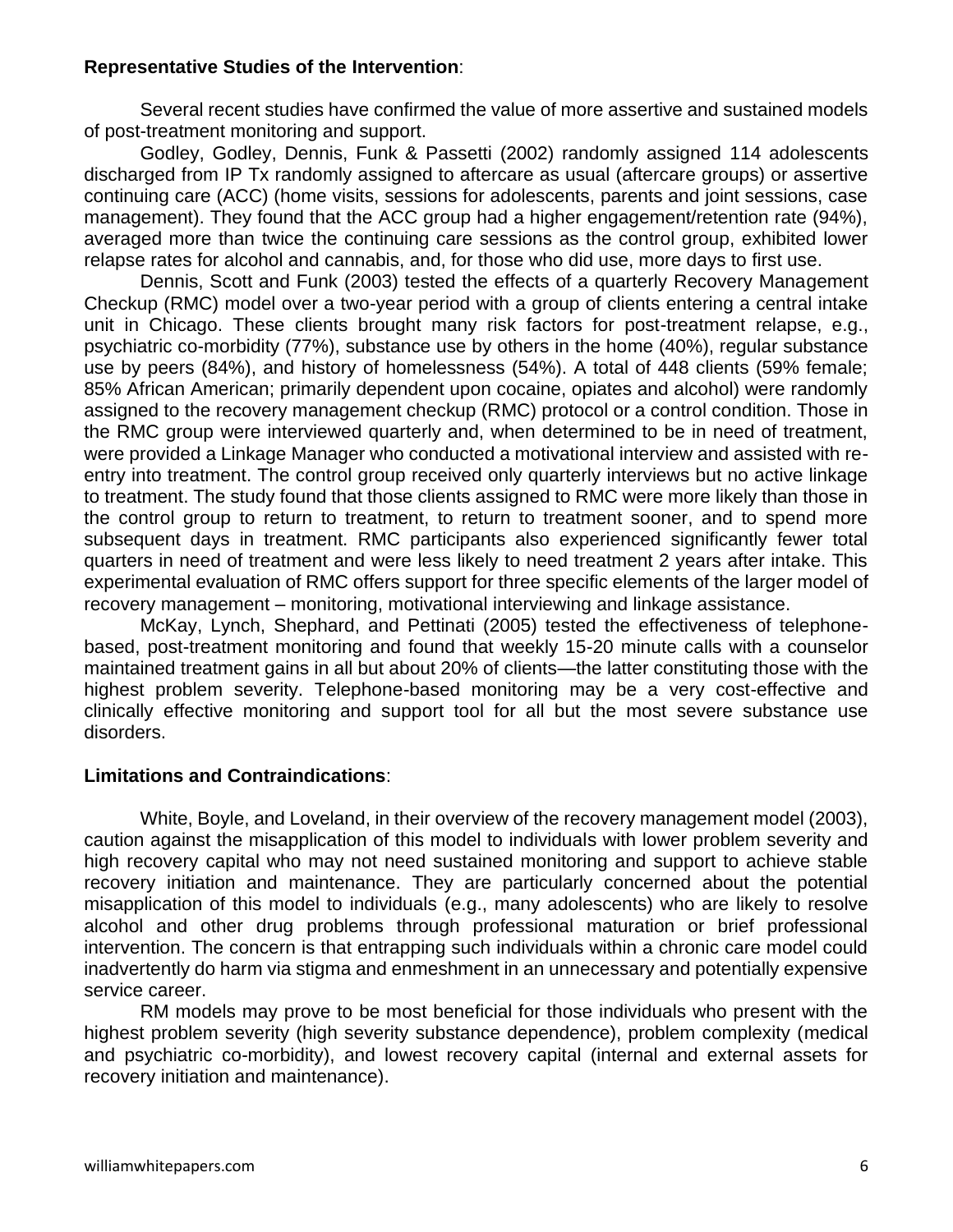#### **Other Key Resources**:

For general information on Recovery Management See [www.BHRM.org](http://www.bhrm.org/) See Recovery Management Monograph at [www.glattc.org](http://www.glattc.org/) See IRETA/NEATTC

For specific questions on recovery management Bill White [\(bwhite@chestnut.org\)](mailto:bwhite@chestnut.org) Mike Boyle [\(MBoyle@fayettecompanies.org\)](mailto:Mboyle@fayettecompanies.org)

For information about linking clients to recovery mutual aid groups See the Mutual Support Resources Guide that is posted at the Faces and Voices of Recovery (FaVoR) Web Site [\(http://facesandvoicesofrecovery.org/resources/support\\_home.php\)](http://facesandvoicesofrecovery.org/resources/support_home.php) and updated monthly by its developers, Drs. Ernie and Linda Kurtz.

For questions on Assertive Continuing Care procedures with adolescents

Dr. Mark Godley [\(mgodley@chestnut,org\)](mailto:mgodley@chestnut,org)

Dr. Susan Godley [\(sgodley@chestnut.org\)](mailto:sgodley@chestnut.org)

For questions on Recovery Management Checkup procedures with adults

Dr. Christy Scott [\(cscott@chestnut.org\)](mailto:cscott@chestnut.org)

Dr. Mike Dennis [\(mdennis@chesnut,org\)](mailto:mdennis@chesnut,org)

**About the Author**: William L. White, M.A., is a Senior Research Consultant at the Lighthouse Institute, the research division of Chestnut Health Systems. He has worked full time in the addictions field since 1969 and has published more than 220 articles/monographs and eleven books.

#### **References**

- Dennis. M. L., Scott, C. K., and Funk, R. (2003). An experimental evaluation of recovery management checkups (RMC) for people with chronic substance use disorders. *Evaluation and Program Planning, 26*(3), 339-352.
- Dennis, M. L., Scott, C. K., Funk, R., & Foss, M. A. (2005). The duration and correlates of addiction and treatment careers. *Journal of Substance Abuse Treatment*, *28*(Suppl 1)*,* S51-S62.
- Donovan, D. (1998). Continuing care: Promoting the maintenance of change. In W. Miller & N. Heather (Eds.), *Treating Addictive Behaviors* (2nd ed., pp. 317-336). New York: Plenum Press.
- Emrick, D. C., Tonigan, J. S., Montgomery, H., and Little, L. (1993). Alcoholics Anonymous: What Is Currently Known? In McCrady, B., and Miller, W. R. (Eds.) *Research on Alcoholics Anonymous: Opportunities and Alternatives,* (pp. 41-78). New Brunswick, NJ: Rutgers Center of Alcohol Studies.
- Gilbert, F. S. (1988). The effect of type of aftercare follow-up on treatment outcome among alcoholics. *Journal of Studies on Alcohol*, *49*(2), 149-159.
- Godley, M. D., Godley, S. H., Dennis, M. L., Funk, R., & Passetti, L. (2002). Preliminary outcomes from the assertive continuing care experiment for adolescents discharged from residential treatment. *Journal of Substance Abuse Treatment*, *23*(1), 21-32.

williamwhitepapers.com 7 Granfield, R., and Cloud, W. (1999). *Coming Clean: Overcoming Addiction without Treatment*.